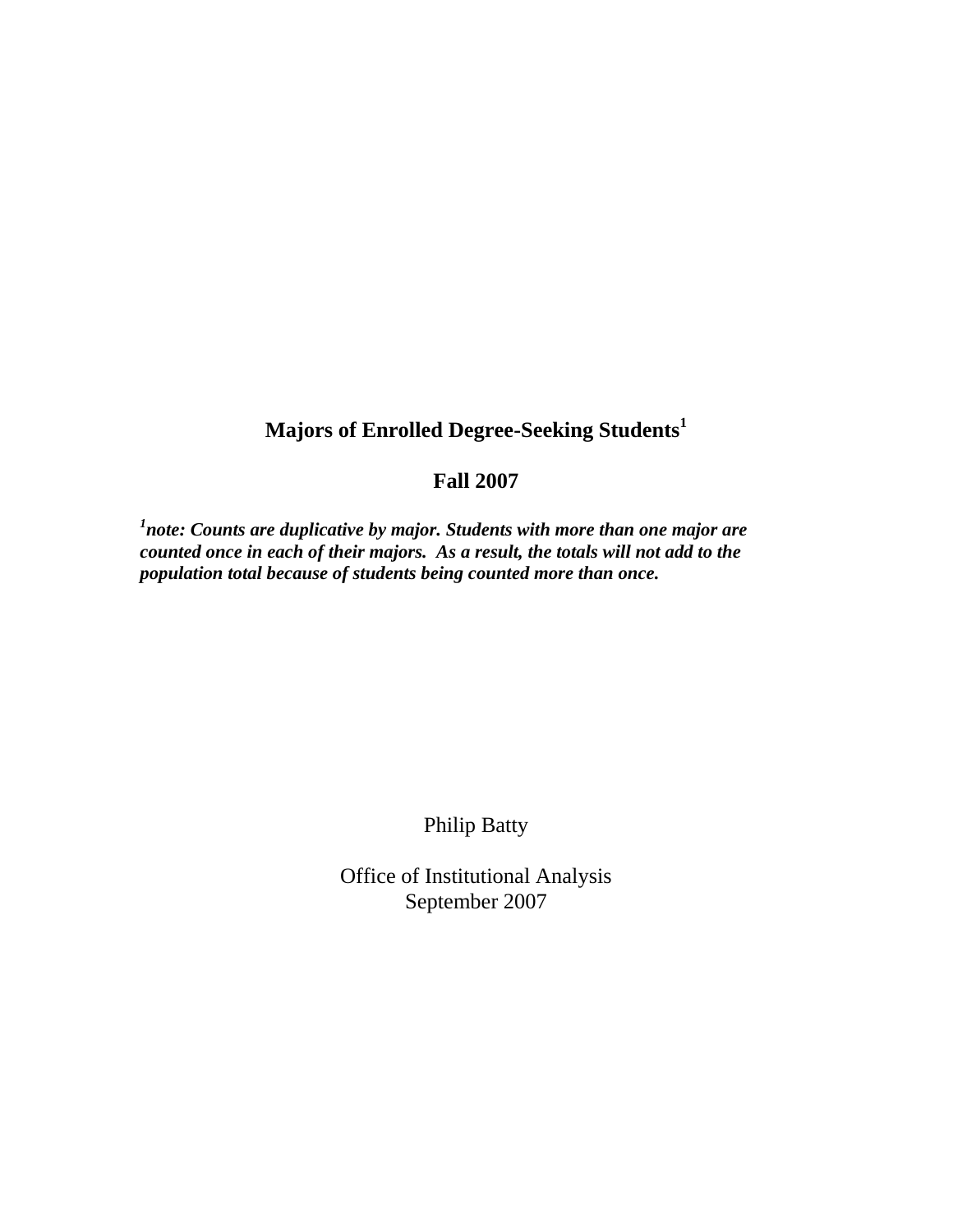| <b>Enrollment of Undergraduate Degree-seeking Students by Major and Class</b> |  |
|-------------------------------------------------------------------------------|--|
| <b>Fall 2007</b>                                                              |  |

|                                           | <b>FR</b>        | SO <sub>1</sub>  | <b>JR</b>      | <b>SR</b>      | <b>Total</b>   |
|-------------------------------------------|------------------|------------------|----------------|----------------|----------------|
| <b>Accounting</b>                         | 16               | 18               | 125            | 238            | 397            |
| <b>Advertising &amp; Public Relations</b> | 28               | 143              | 137            | 168            | 476            |
| <b>Anthropology</b>                       | 11               | 28               | 27             | 33             | 99             |
| <b>Art and Design</b>                     | 69               | 76               | 68             | 128            | 341            |
| <b>Athletic Training</b>                  | 51               | 40               | 37             | 35             | 163            |
| <b>Behavioral Science</b>                 | 6                | 10               | 20             | 53             | 89             |
| <b>Biology</b>                            | 118              | 103              | 93             | 153            | 467            |
| <b>Biomedical Science</b>                 | 165              | 207              | 183            | 254            | 809            |
| <b>Biopsychology</b>                      | 6                | 7                | 8              | 8              | 29             |
| <b>Broadcasting</b>                       | 16               | 36               | 32             | 39             | 123            |
| <b>Business Economics</b>                 | $\overline{4}$   | $\overline{2}$   | 41             | 79             | 126            |
| <b>Business General</b>                   | 40               | 21               | 49             | 63             | 173            |
| <b>Cell &amp; Molecular Biology</b>       | 12               | 6                | 21             | 26             | 65             |
| <b>Chemistry</b>                          | 35               | 26               | 30             | 43             | 134            |
| <b>Classical Tradition</b>                | 3                | 9                | 7              | 16             | 35             |
| <b>Clinical Lab Science</b>               | $\overline{7}$   | 5                | 6              | 28             | 46             |
| <b>Communications</b>                     | 77               | 52               | 64             | 104            | 297            |
| <b>Computer Science</b>                   | 9                | 12               | 21             | 57             | 99             |
| <b>Criminal Justice</b>                   | 93               | 153              | 178            | 215            | 639            |
| <b>Dance</b>                              | $\overline{2}$   | 10               | 8              | 6              | 26             |
| <b>Earth Science</b>                      | $\overline{3}$   | $\overline{4}$   | $\overline{4}$ | $\overline{7}$ | 18             |
| <b>Economics</b>                          | $\mathbf{1}$     | $\boldsymbol{0}$ | $\overline{7}$ | 11             | 19             |
| <b>Engineering</b>                        | $\overline{2}$   | $\overline{7}$   | $\overline{7}$ | 105            | 121            |
| <b>English</b>                            | 83               | 123              | 167            | 401            | 774            |
| <b>Exercise Science</b>                   | 18               | 46               | 54             | 40             | 158            |
| <b>Film Video</b>                         | 52               | 83               | 78             | 104            | 317            |
| <b>Finance</b>                            | 11               | 12               | 104            | 274            | 401            |
| <b>French</b>                             | 8                | 9                | 14             | 22             | 53             |
| Geography                                 | $\mathbf{1}$     | 5                | 7              | 21             | 34             |
| Geology                                   | $\overline{5}$   | 6                | 14             | 27             | 52             |
| <b>Geology-Chemistry</b>                  | $\boldsymbol{0}$ | $\boldsymbol{0}$ | $\mathbf{1}$   | $\mathbf{1}$   | $\overline{2}$ |
| German                                    | $\overline{2}$   | 7                | 5              | 15             | 29             |
| <b>Group Social Studies</b>               | 24               | 52               | 104            | 296            | 476            |
| <b>Health Communications</b>              | 3                | 15               | 29             | 25             | 72             |
| <b>Health Professions</b>                 | 31               | 115              | 110            | 82             | 338            |
| <b>Health Science</b>                     | $\overline{7}$   | 4                | 26             | 167            | 204            |
| <b>History</b>                            | 48               | 64               | 87             | 204            | 403            |
| <b>Hospitality Tourism Management</b>     | 24               | 92               | 131            | 165            | 412            |
| <b>Industrial Technology</b>              | $\boldsymbol{0}$ | $\overline{0}$   | $\overline{0}$ | 1              | $\mathbf{1}$   |
| <b>Information Systems</b>                | 3                | $\overline{2}$   | 22             | 60             | 87             |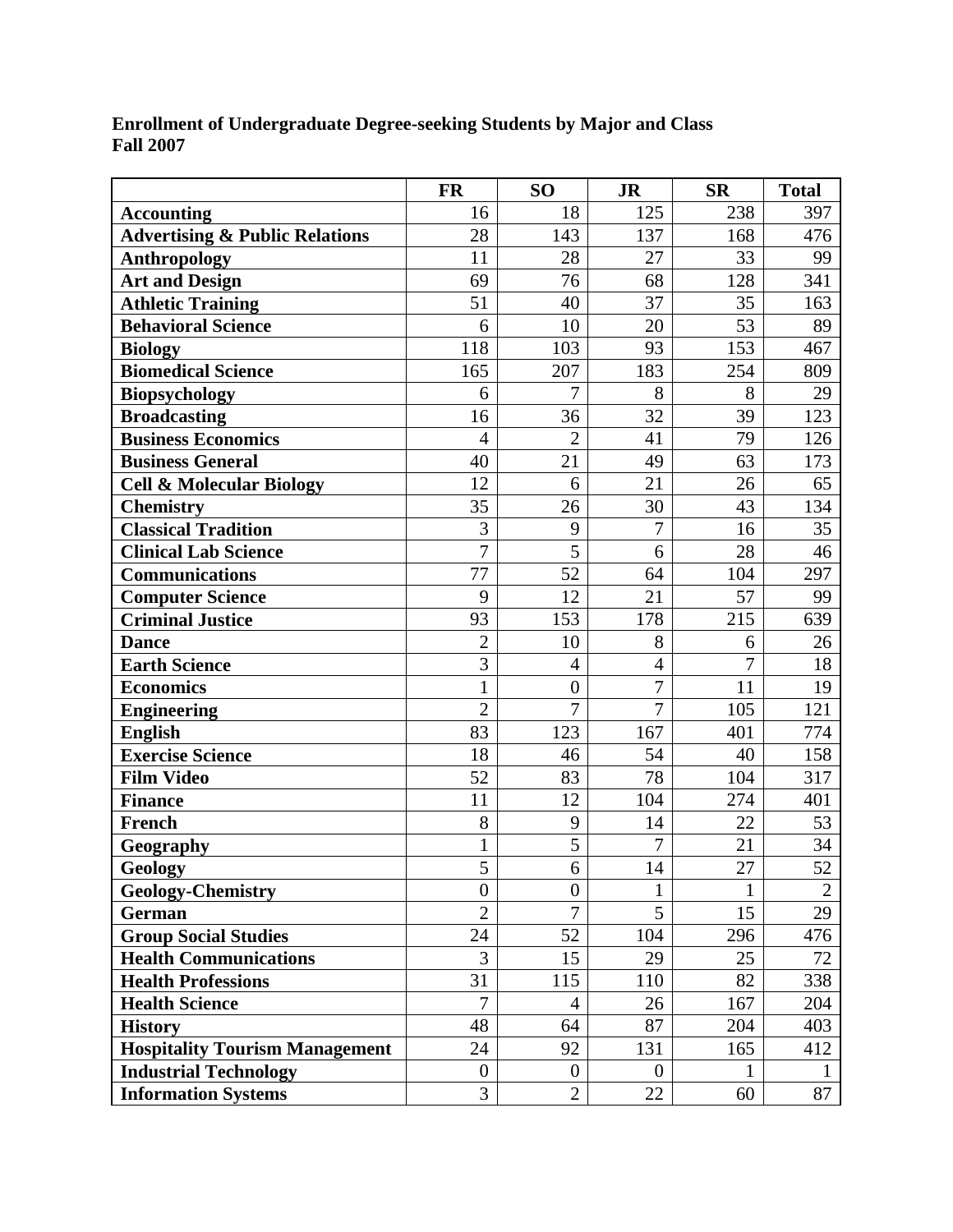| <b>Integrated Science</b>             | 15               | 32             | 42             | 125            | 214  |
|---------------------------------------|------------------|----------------|----------------|----------------|------|
| <b>International Business</b>         | 15               | 7              | 38             | 61             | 121  |
| <b>International Relations</b>        | 20               | 33             | 37             | 46             | 136  |
| <b>Journalism</b>                     | 32               | 33             | 28             | 30             | 123  |
| <b>Legal Studies</b>                  | 10               | 9              | 26             | 45             | 90   |
| <b>Liberal Studies</b>                | $\overline{4}$   | 12             | 33             | 72             | 121  |
| <b>Management</b>                     | 11               | 9              | 114            | 292            | 426  |
| <b>Marketing</b>                      | 17               | 8              | 127            | 279            | 431  |
| <b>Mathematics</b>                    | 59               | 111            | 110            | 186            | 466  |
| <b>Medical Imaging/Radiation Sci</b>  | 13               | $\overline{4}$ | 4              | 22             | 43   |
| <b>Music</b>                          | 19               | 39             | 45             | 74             | 177  |
| <b>Natural Resources Mgmt</b>         | 12               | 21             | 26             | 53             | 112  |
| <b>Nursing</b>                        | 33               | 29             | 42             | 293            | 397  |
| <b>Nursing - RN</b>                   | $\boldsymbol{0}$ | $\overline{2}$ | 9              | $\overline{2}$ | 13   |
| <b>Occupational Safety/Health Mgt</b> | 5                | 3              | $\overline{7}$ | 20             | 35   |
| Philosophy                            | $\overline{7}$   | 9              | 21             | 41             | 78   |
| Photography                           | 21               | 42             | 44             | 70             | 177  |
| <b>Physical Education</b>             | 12               | 44             | 65             | 209            | 330  |
| <b>Physics</b>                        | 6                | 15             | 6              | 25             | 52   |
| <b>Political Science</b>              | 47               | 54             | 60             | 86             | 247  |
| <b>Pre-Business</b>                   | 418              | 537            | 284            | 55             | 1294 |
| <b>Pre-Computer Science</b>           | 39               | 49             | 23             | 12             | 123  |
| <b>Pre-Economics</b>                  | $\overline{0}$   | 5              | $\overline{0}$ | $\overline{0}$ | 5    |
| <b>Pre-Engineering</b>                | 228              | 131            | 75             | 58             | 492  |
| <b>Pre-Health Science</b>             | 340              | 76             | 19             | 7              | 442  |
| <b>Pre-Information Systems</b>        | 17               | 26             | 24             | 6              | 73   |
| Pre-Med Img/Radiation Sci             | 23               | 58             | 72             | 33             | 186  |
| <b>Pre-Med Tech</b>                   | 101              | 116            | 29             | $\overline{2}$ | 248  |
| <b>Pre-Nursing</b>                    | 315              | 333            | 241            | 208            | 1097 |
| <b>Pre-Physical Therapy</b>           | 47               | 48             | 10             | 7              | 112  |
| <b>Psychology</b>                     | 162              | 173            | 185            | 292            | 812  |
| <b>Public Administration</b>          | 6                | 18             | 40             | 64             | 128  |
| <b>Russian Studies</b>                | $\overline{2}$   | 4              | 5              | 11             | 22   |
| <b>Social Work</b>                    | 40               | 75             | 89             | 100            | 304  |
| Sociology                             | 6                | 24             | 40             | 85             | 155  |
| <b>Spanish</b>                        | 27               | 55             | 66             | 110            | 258  |
| <b>Special Education</b>              | 41               | 73             | 93             | 232            | 439  |
| <b>Statistics</b>                     | 3                | 8              | 17             | 26             | 54   |
| <b>Theatre</b>                        | 6                | 14             | 7              | 23             | 50   |
| <b>Therapeutic Recreation</b>         | 3                | 6              | 15             | 34             | 58   |
| <b>Undecided</b>                      | 833              | 661            | 228            | 112            | 1834 |
| <b>Undergraduate, Non Degree</b>      | 147              | 13             | 6              | 9              | 175  |
| Writing                               | 23               | 29             | 48             | 73             | 173  |